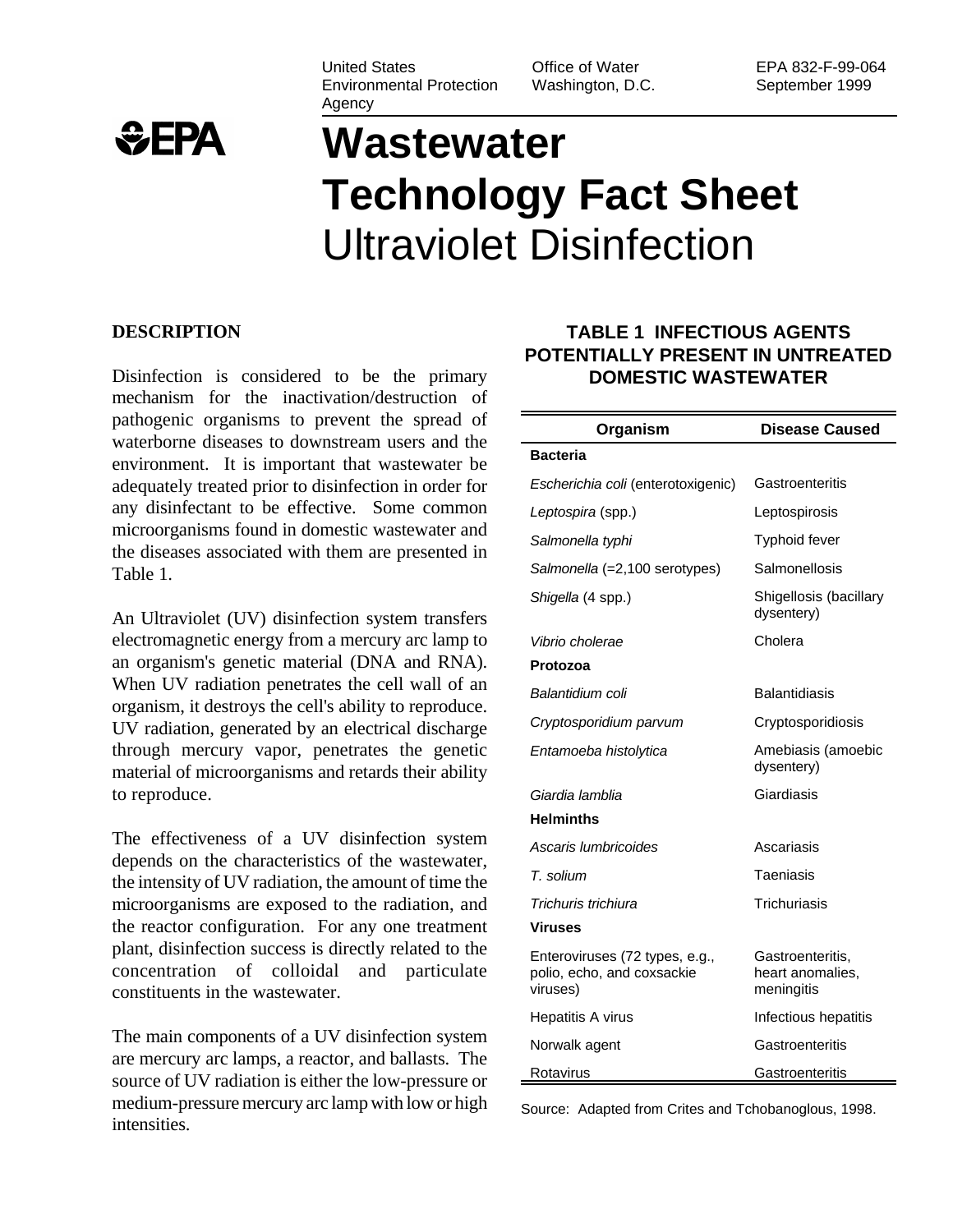The optimum wavelength to effectively inactivate microorganisms is in the range of 250 to 270 nm. The intensity of the radiation emitted by the lamp dissipates as the distance from the lamp increases. Low-pressure lamps emit essentially monochromatic light at a wavelength of 253.7 nm. Standard lengths of the low-pressure lamps are 0.75 and 1.5 meters with diameters of 1.5 - 2.0 cm. The ideal lamp wall temperature is between 95 and  $122^{\circ}$ F.

Medium-pressure lamps are generally used for large facilities. They have approximately 15 to 20 times the germicidal UV intensity of low-pressure lamps. The medium-pressure lamp disinfects faster and has greater penetration capability because of its higher intensity. However, these lamps operate at higher temperatures with a higher energy consumption.

There are two types of UV disinfection reactor configurations that exist: contact types and noncontact types. In both the contact and the noncontact types, wastewater can flow either perpendicular or parallel to the lamps. In the contact reactor, a series of mercury lamps are enclosed in quartz sleeves to minimize the cooling effects of the wastewater. Figure 1 shows two UV



Source: Crites and Tchobanoglous, 1998.

(a) adapted from Trojan Technologies, Inc.

(b) adapted from Infilco Degremont, Inc.

# **FIGURE 1 ISOMETRIC CUT-AWAY VIEWS OF TYPICAL UV DISINFECTION SYSTEMS**

contact reactors with submerged lamps placed parallel and perpendicular to the direction of the wastewater flow. Flap gates or weirs are used to control the level of the wastewater. In the noncontact reactor, the UV lamps are suspended outside a transparent conduit, which carries the wastewater to be disinfected. This configuration is not as common as the contact reactor. In both types of reactors, a ballast—or control box—provides a starting voltage for the lamps and maintains a continuous current.

# **ADVANTAGES AND DISADVANTAGES**

# **Advantages**

- UV disinfection is effective at inactivating most viruses, spores, and cysts.
- UV disinfection is a physical process rather than a chemical disinfectant, which eliminates the need to generate, handle, transport, or store toxic/hazardous or corrosive chemicals.
- There is no residual effect that can be harmful to humans or aquatic life.
- UV disinfection is user-friendly for operators.
- UV disinfection has a shorter contact time when compared with other disinfectants (approximately 20 to 30 seconds with low-pressure lamps).
- UV disinfection equipment requires less space than other methods.

# **Disadvantages**

- Low dosage may not effectively inactivate some viruses, spores, and cysts.
- Organisms can sometimes repair and reverse the destructive effects of UV through a "repair mechanism," known as photo reactivation, or in the absence of light known as "dark repair."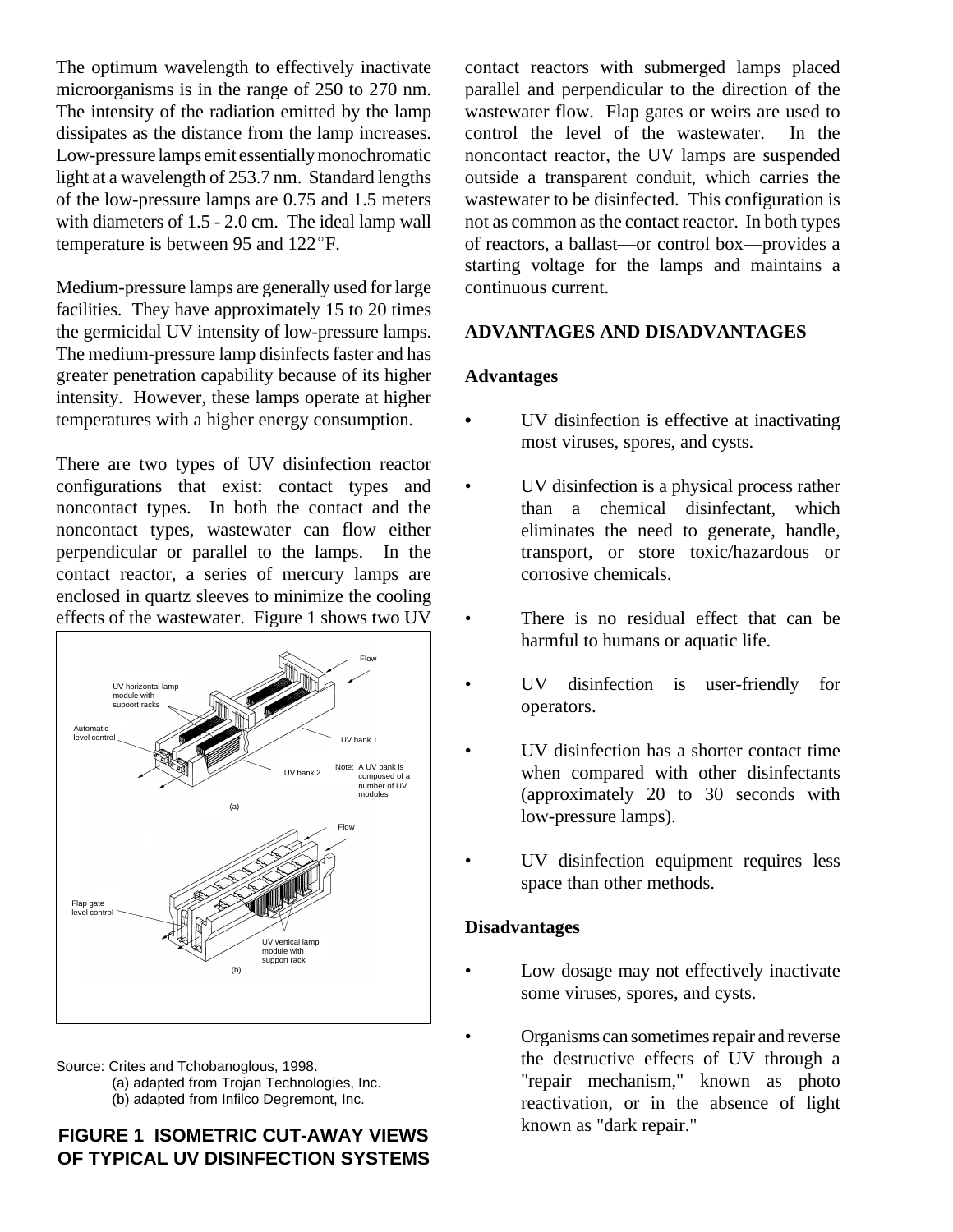- A preventive maintenance program is necessary to control fouling of tubes.
- Turbidity and total suspended solids (TSS) in the wastewater can render UV disinfection ineffective. UV disinfection with low-pressure lamps is not as effective for secondary effluent with TSS levels above 30 mg/L.
- UV disinfection is not as cost-effective as chlorination, but costs are competitive when chlorination dechlorination is used and fire codes are met.

#### **APPLICABILITY**

When choosing a UV disinfection system, there are three critical areas to be considered. The first is primarily determined by the manufacturer; the second, by design and Operation and Maintenance (O&M); and the third has to be controlled at the treatment facility.

Choosing a UV disinfection system depends on three critical factors listed below.

- Hydraulic properties of the reactor: Ideally, a UV disinfection system should have a uniform flow with enough axial motion (radial mixing) to maximize exposure to UV radiation. The path that an organism takes in the reactor determines the amount of UV radiation it will be exposed to before inactivation. A reactor must be designed to eliminate short-circuiting and/or dead zones, which can result in inefficient use of power and reduced contact time.
- Intensity of the UV radiation: Factors affecting the intensity are the age of the lamps, lamp fouling, and the configuration and placement of lamps in the reactor.
- Wastewater characteristics: These include the flow rate, suspended and colloidal solids, initial bacterial density, and other physical and chemical parameters. Both the concentration of TSS and the concentration of particle-associated microorganisms

determine how much UV radiation ultimately reaches the target organism. The higher these concentrations, the lower the UV radiation absorbed by the organisms. Various wastewater characteristics and their effects on UV disinfection are given in Table 2.

# **TABLE 2 WASTEWATER CHARACTERISTICS AFFECTING UV DISINFECTION PERFORMANCE**

| Wastewater<br><b>Characteristic</b> | <b>Effects on UV</b><br><b>Disinfection</b>                                                                                                                                        |
|-------------------------------------|------------------------------------------------------------------------------------------------------------------------------------------------------------------------------------|
| Ammonia                             | Minor effect, if any                                                                                                                                                               |
| <b>Nitrite</b>                      | Minor effect, if any                                                                                                                                                               |
| <b>Nitrate</b>                      | Minor effect, if any                                                                                                                                                               |
| Biochemical oxygen<br>demand (BOD)  | Minor effect, if any.<br>Although, if a large<br>portion of the BOD is<br>humic and/or unsaturated<br>(or conjugated)<br>compounds, then UV<br>transmittance may be<br>diminished. |
| Hardness                            | Affects solubility of metals<br>that can absorb UV light.<br>Can lead to the<br>precipitation of<br>carbonates on quartz<br>tubes.                                                 |
| Humic materials, Iron               | High absorbency of UV<br>radiation.                                                                                                                                                |
| рH                                  | Affects solubility of metals<br>and carbonates.                                                                                                                                    |
| <b>TSS</b>                          | Absorbs UV radiation and<br>shields embedded<br>bacteria.                                                                                                                          |

UV disinfection can be used in plants of various sizes that provide secondary or advanced levels of treatment.

#### **PERFORMANCE**

## **Gold Bar Wastewater Treatment Plant in Edmonton, Alberta, Canada**

The Gold Bar Wastewater Treatment Plant (GBWTP) in Edmonton, Alberta, was required to use disinfection to meet water quality standards for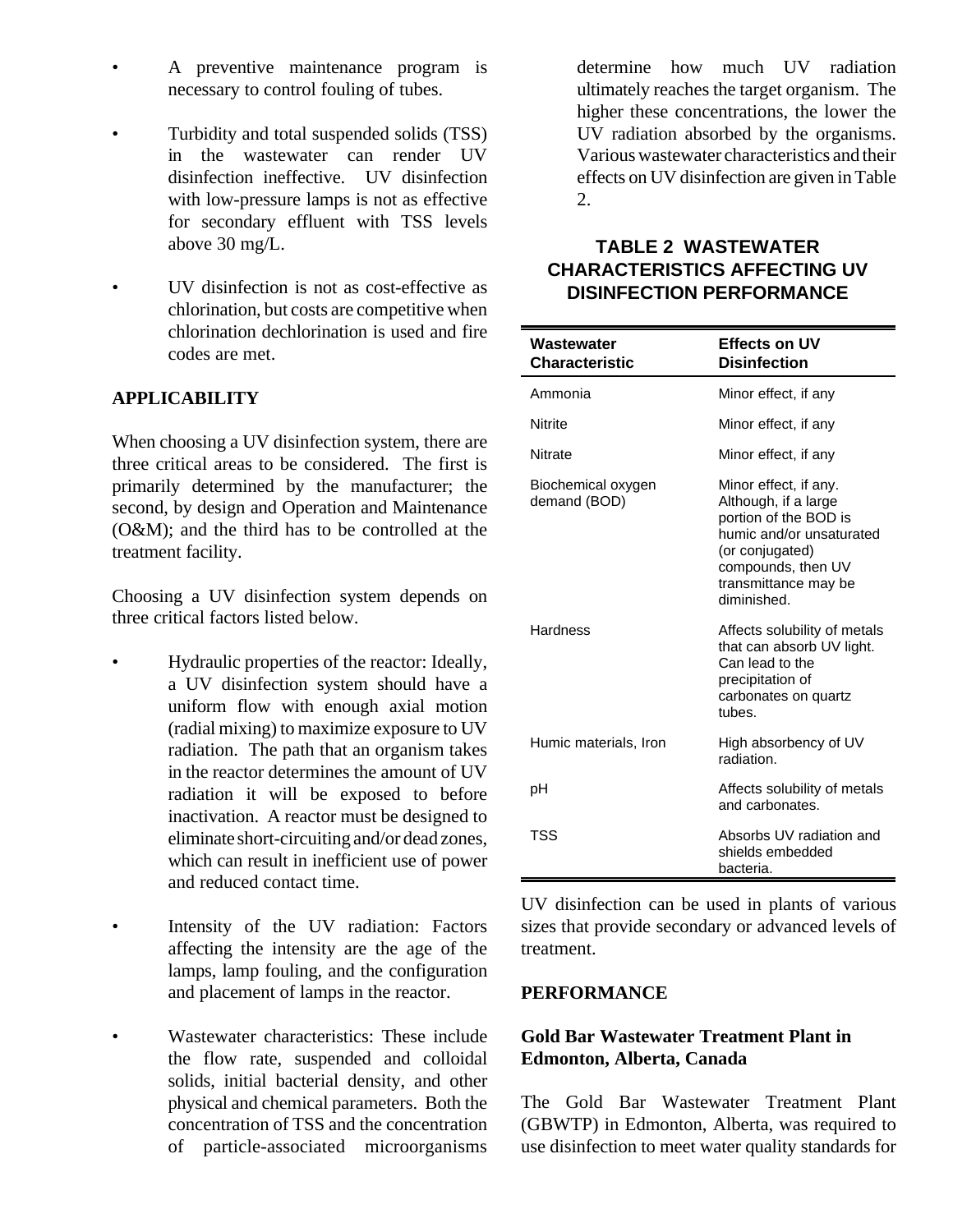contact recreation in Alberta. During that period, the average and peak design flow rates for this treatment facility were 82 and 110 million gallons per day (mgd), respectively. A pilot study was conducted to review current UV disinfection systems, effectiveness of lamp intensities, and costs. UV disinfection was determined to be the most efficient disinfection system to achieve the required treatment levels.

Lamp fouling is a potential problem among UV systems, but with proper cleaning and O&M, it should not interrupt the system's disinfection capability. Lamp cleaning at the GBWTP was achieved by a mechanical wiping mechanism accompanying each cluster of lamps. Lamps were cleaned on a regular basis using an in-channel cleaning system. The safety concerns for both low-pressure and high-intensity UV systems regarding exposure to UV radiation and electrical hazards are low under normal operating conditions. However, precautionary measures should be taken when operating high-intensity lamps to avoid overexposure. The risk was not considered major by the GBWTP and was outweighed by the potential savings of using high-intensity UV systems. At the GBWTP, a medium-pressure, high-intensity system was found to be more economical than the conventional low-pressure systems in both capital and life-cycle costs.

# **Northwest Bergen County Utility Authority Wastewater Treatment Plant in Waldwick, New Jersey**

The use of UV disinfection for wastewater treatment has increased dramatically in the last few years due to the impact of chlorinated organics from sewage effluent on receiving waters. Such was the case with the Northwest Bergen County Utility Authority (NBCUA) Wastewater Treatment Plant located in Waldwick, New Jersey. In 1989, the treatment plant had to convert from chlorination to an alternative disinfection technology with zero residual after treatment. This change was brought about when the "zero residual" regulation was imposed by the New Jersey Department of Environmental Protection with the passage of the Toxic Catastrophic Prevention Act.

Several factors, such as public safety and recent findings and concerns over the environmental impact of chemical releases and spills, have led to more stringent permit requirements for chlorine. Also, there were other conditions that the treatment plant had to meet if chlorine use was to continue. To avoid the escalated costs that could be incurred and to be in compliance with the new regulations, the wastewater treatment plant switched to UV disinfection. The UV system was installed within the existing chlorine contact tanks, along with an extension to the existing building for easy maintenance during bad weather. The UV system at NBCUA was able to meet fecal coliform levels (200 count per 100 ml) better than chlorination since its installation in August 1989.

## **OPERATION AND MAINTENANCE**

The proper O&M of a UV disinfection system ensures that sufficient UV radiation is transmitted to the organisms to render them sterile. All surfaces between the UV radiation and the target organisms must be clean, and the ballasts, lamps, and reactor must be functioning at peak efficiency. Inadequate cleaning is one of the most common causes of a UV system's ineffectiveness. The quartz sleeves or Teflon tubes need to be cleaned regularly by mechanical wipers, ultrasonics, or chemicals. The cleaning frequency is very site-specific, some systems need to be cleaned more often than others.

Chemical cleaning is most commonly done with citric acid. Other cleaning agents include mild vinegar solutions and sodium hydrosulfite. A combination of cleaning agents should be tested to find the agent most suitable for the wastewater characteristics without producing harmful or toxic by-products. Noncontact reactor systems are most effectively cleaned by using sodium hydrosulfite.

Any UV disinfection system should be pilot tested prior to full-scale operation to ensure that it will meet discharge permit requirements for a particular site.

The average lamp life ranges from 8,760 to 14,000 working hours, and the lamps are usually replaced after 12,000 hours of use. Operating procedures should be set to reduce the on/off cycles of the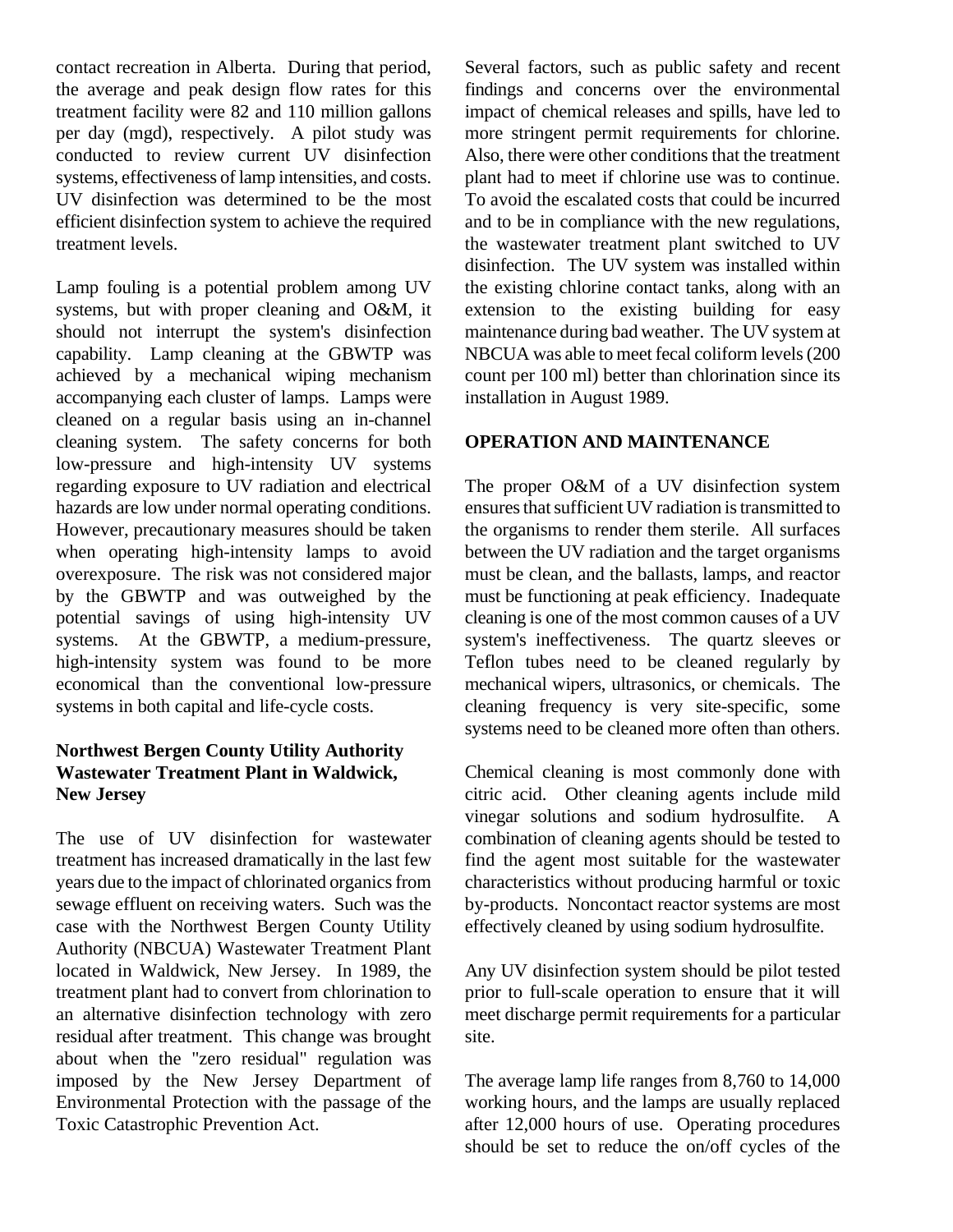lamps, since their efficacy is reduced with repeated cycles.

The ballast must be compatible with the lamps and should be ventilated to protect it from excessive heating, which may shorten its life or even result in fires. Although the life cycle of ballasts is approximately 10 to 15 years, they are usually replaced every 10 years. Quartz sleeves will last about 5 to 8 years but are generally replaced every 5 years.

#### **COSTS**

The cost of UV disinfection systems depends on the manufacturer, the site, the capacity of the plant, and the characteristics of the wastewater to be disinfected. Total costs of UV disinfection can be competitive with chlorination when the dechlorination step is included.

The annual operating costs for UV disinfection include power consumption; cleaning chemicals and supplies; miscellaneous equipment repairs (2.5% of total equipment cost); replacement of lamps, ballasts and sleeves; and staffing requirements.

Costs have decreased in recent years due to improvements in lamp and system designs, increased competition, and improvements in the systems' reliability.

Medium-pressure lamps cost four to five times as much as low-pressure lamps. However, the reduced number of lamps necessary for adequate disinfection could make medium-pressure lamps cost-effective. Table 3A summarizes the costs of some of the lamps used in UV disinfection. This information was collected in a study conducted by the Water Environment Research Federation in 1995 for secondary effluents from disinfection facilities at average dry weather flow rates of 1, 10, and 100 mgd (2.25, 20, and 175 mgd peak wet weather flow, respectively). Table 3B describes the typical capital and O&M costs that are associated with a UV disinfection.

# **TABLE 3A LAMP COSTS FOR UV DISINFECTION SYSTEMS**

| <b>Item</b>                                     | Range*                           | Typical*                   |
|-------------------------------------------------|----------------------------------|----------------------------|
| UV lamps                                        | $(\$/lamp)$                      | $(\$/lamp)$                |
| $1-5$ mgd                                       | 397-1,365                        | 575                        |
| 5-10 mgd                                        | 343-594                          | 475                        |
| 19-100 mgd                                      | 274-588                          | 400                        |
| Construction cost<br>for physical<br>facilities | (% of UV<br>lamp cost)<br>75-200 | (% of UV lamp<br>cost) 150 |

\* Costs are based on a 1993 Engineering News Record Construction Cost Index of 5,210.

Source: Adapted from: Darby et al. (1995) with permission from the Water Environment Research Foundation.

#### **TABLE 3B CAPITAL AND O&M COSTS FOR UV DISINFECTION SYSTEMS**

| <b>Cost Item</b>                       | UV System Cost (\$) |  |
|----------------------------------------|---------------------|--|
| Capital Costs                          |                     |  |
| Equipment                              | 120,000             |  |
| Structural modifications               | 64,000              |  |
| Electrical                             | 20,000              |  |
| Miscellaneous                          | 40,000              |  |
| Total:                                 | 244,000             |  |
| Annual operating and maintenance costs |                     |  |
| Energy                                 | 3300                |  |
| Lamps and chemicals                    | 2840                |  |
| Cleaning                               | 1180                |  |
| Maintenance                            | 1440                |  |
| Process control                        | 6240                |  |
| Testing                                | 4160                |  |
| Total                                  | 19,190              |  |

Source: Hanzon and Vigilia, 1999.

#### **REFERENCES**

1. Crites, R. and G. Tchobanoglous. 1998. Small and Decentralized Wastewater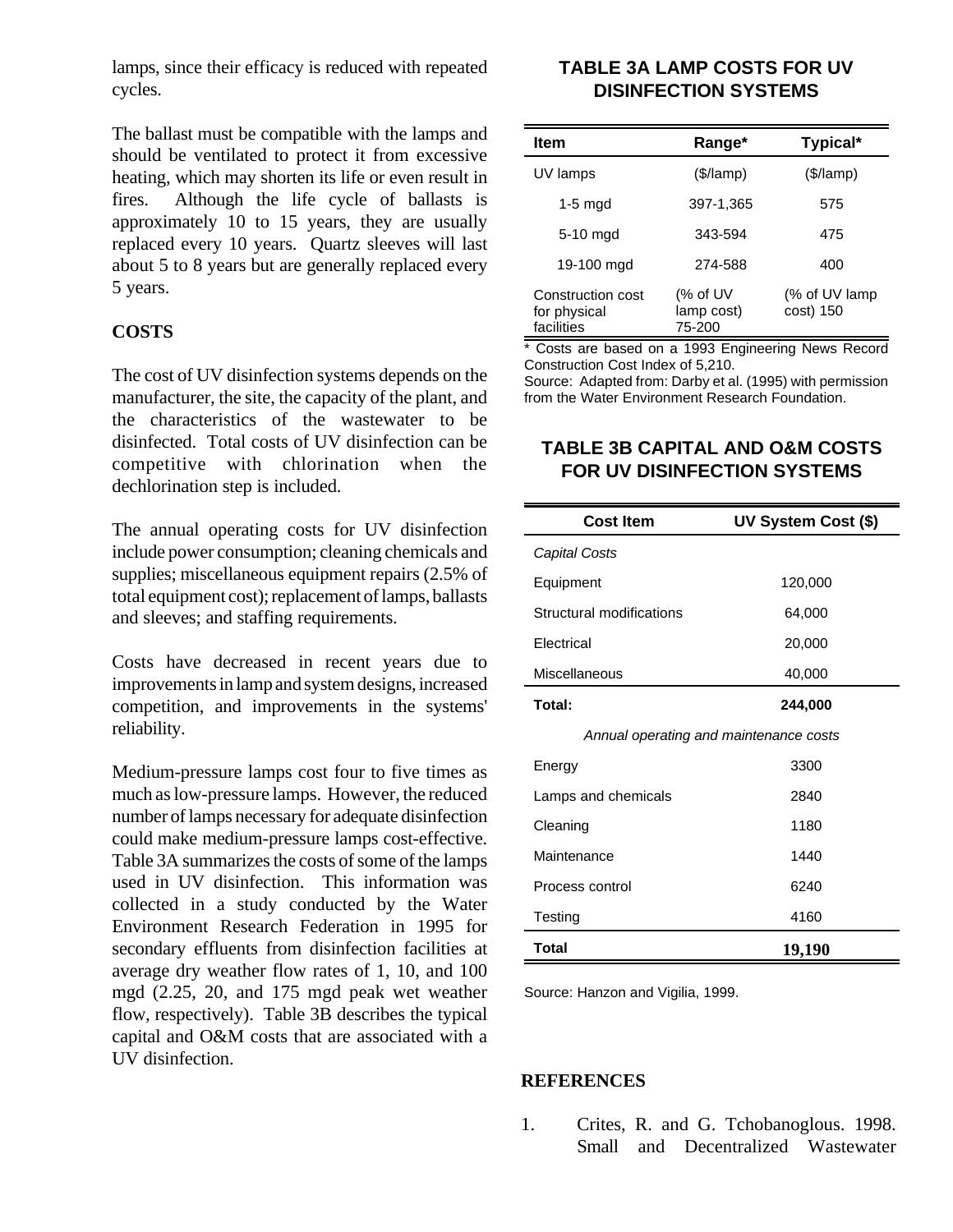Management Systems. The McGraw-Hill Companies. New York, New York.

- 2. Darby, J.; M. Heath; J. Jacangelo; F. Loge; P. Swaim; and G. Tchobanoglous. 1995. Comparison of UV Irradiation to Chlorination: Guidance for Achieving Optimal UV Performance. Water Environment Research Foundation. Alexandria, Virginia.
- 3. Eddington, G. June 1993. *Plant Meets Stringent Residual Chlorine Limit*. Water Environment & Technology. P. 11-12.
- 4. Fahey, R. J. Dec. 1990. *The UV Effect on Wastewater*. Water Engineering & Management. vol. 137. no. 12. pp. 15–18.
- 5. Hanzon, B.D. and Vigilia, R. 1999. *UV Disinfection*. Wastewater Technology Showcase. vol. 2. no. 3. pp. 24-28.
- 6. Hrentstein, B, Dean, T., Anderson, D., and Ellgas, W. October 1993. *Dechlorination at EBMUD: Innovative and Efficient and Reliable.* Proceeding of the Water Environment Federation Sixty-sixth Annual Conference and Exposition. Anaheim, California.
- 7. Kwan, A.; J. Archer; F. Soroushian; A. Mohammed; and G. Tchobanoglous. March 17–20, 1996. "Factors for Selection of a High-Intensity UV Disinfection System for a Large-Scale Application." Proceedings from the Water Environment Federation (WEF) Speciality Conference: Disinfecting Wastewater for Discharge and Reuse. WEF. Portland, Oregon.
- 8. Metcalf & Eddy, Inc. 1991. Wastewater Engineering: Treatment, Disposal, and Reuse. 3d ed. The McGraw-Hill Companies. New York, New York.
- 9. Task Force on Wastewater Disinfection. 1986. Wastewater Disinfection. Manual of Practice No. FD-10. Water Pollution Control Federation. Alexandria, Virginia.
- 10. U.S. Environmental Protection Agency (EPA). 1986a. Design Manual: Municipal Wastewater Disinfection. EPA Office of Research and Development. Cincinnati, Ohio. EPA/625/1-86/021.
- 11. U.S. EPA. 1986b. *Disinfection with Ultraviolet Light—Design, Construct, and Operate for Success*. Cincinnati, Ohio.
- 12. U.S. EPA. 1988. *Ultra Violet Disinfection: Special Evaluation Project*. EPA Region 5. Chicago, Illinois.

#### **ADDITIONAL INFORMATION**

Brown and Caldwell Raymond Matasci P.O. Box 8045 Walnut Creek, CA 94596

Roy F. Weston Inc. Peter J. Lau 1515 Market Street, Suite 1515 Philadelphia, PA 19102-1956

Salcor Engineering Dr. James E. Cruver P.O. Box 1090 Fallbrook, CA 92088-1090

Tacoma-Pierce County, WA Steve Marek Water Resources Section 3629 South D. Street Tacoma, WA 98408-6897

Trojan Technologies, Inc. David Tomowich 3020 Gore Road London, Ontario N5V 4T7

The mention of trade names or commercial products does not constitute endorsement or recommendation for use by the U.S. Environmental Protection Agency.